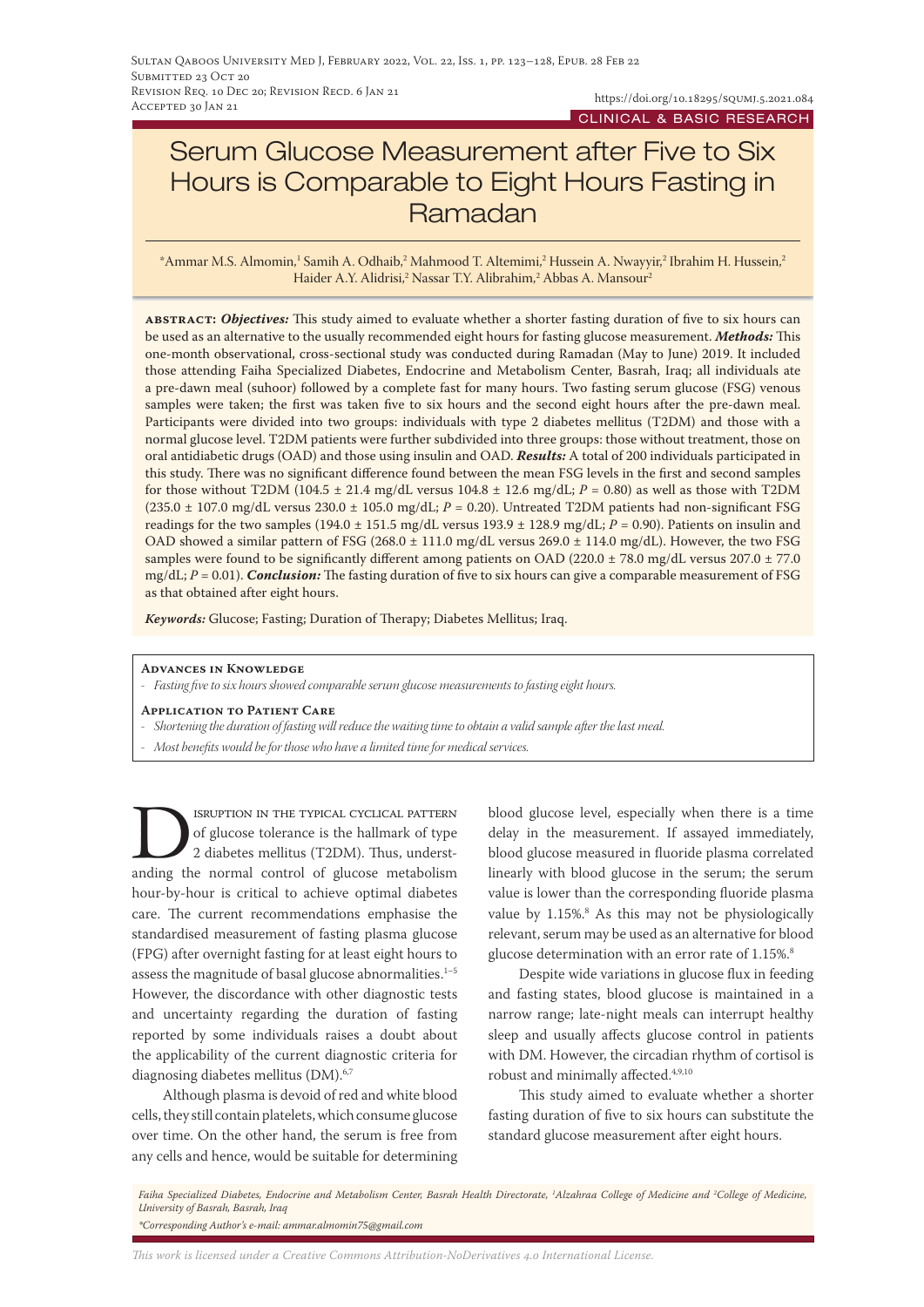### Methods

A one-month observational, cross-sectional study was conducted during the month of Ramadan (May to June) in 2019. This study included individuals with different demographic characteristics attending Faiha Specialized Diabetes, Endocrine and Metabolism Center (FDEMC) in Basrah, Iraq. All individuals shared the standard behaviour of eating a pre-dawn meal, also known as suhoor, at approximately 3 AM followed by a complete fast (null by mouth) for many hours. Two fasting serum glucose (FSG) samples were collected from each participant, the first sample was taken five to six hours and the second eight hours after the pre-dawn meal.

The exclusion criteria were as follows: non-fasting or incomplete fasting state; patients with type 1 DM; fasting without a prior pre-dawn meal; individuals who did not have a real pre-dawn meal (i.e. continued to eat frequent small meals until fasting time); and night-shift workers.

The participants were divided into two groups: individuals with T2DM and individuals without T2DM. Individuals with T2DM were subdivided according to the modality of treatment into patients on only oral antidiabetic (OAD) medications, patients on insulin and OAD and patients with no treatment. Demographic characteristics, such as gender, age and body mass index (BMI), the timing of meals, fasting pattern and the type of treatment for T2DM patients were collected.

After ensuring a fasting state for five to six hours, a venous blood sample of 2–3 mL was collected in a plain test tube. The samples were immediately transferred to the laboratory and were allowed to be clotted then centrifuged prior to the estimation of FSG by (COBAS, INTEGRA 400 PLUS, Roche Company, Switzerland). This procedure was repeated after eight hours of fasting for each individual.

Data were entered and matched using Microsoft Excel (Microsoft Corp., Redmond, Washington, USA); subsequently, the different variables were analysed using Statistical Package for the Social Sciences (SPSS), Version 23.0 (IBM Corp., Chicago, Illinois, USA). The study used mean ± standard deviation or frequency for data expression. A paired t-test was used to compare the difference between the mean FSG readings in the two samples. A *P* value of <0.05 was considered statistically significant.

The study was designed to show the efficacy of fasting for only five to six hours to attain a valid fasting glucose measurement compared to the standard eight-hour fasting. If the mean difference between the two samples was less than 6 mg/dL, they would

be considered equivalent on the assumption that variation within this limited range would unlikely affect medical decisions in clinical practice.

All participants were given a detailed explanation of the study and written consent was obtained from each participant before the day of the examination. The FDEMC ethical committee approved the study.

### **Results**

A total of 200 individuals were included in this study. Participants had a mean age of  $45.6 \pm 14.4$  years and the majority were male ( $n = 113, 56.5\%$ ). There were 115 participants (57.5%) had T2DM, which were further subdivided according to the type of treatment into individuals on OAD ( $n = 54, 47.0\%$ ), individuals on insulin and OAD ( $n = 45$ , 39.1%) and individuals not on any medication for T2DM ( $n = 16$ , 13.9%) [Table 1].

The mean FSG after five to six hours for non-T2DM individuals was 104.5 ± 21.4 mg/dL (5.79 ± 1.18 mmol/L) compared to the eight-hour sample which was  $104.8 \pm 12.6$  mg/dL  $(5.82 \pm 0.70$  mmol/L); the mean difference was insignificant at -0.2 ± 15.9 mg/ dL (0.01 ± 0.88 mmol/L; *P* = 0.80). While for T2DM patients, the mean FSG was  $235.0 \pm 107.0$  mg/dL  $(13.04 \pm 5.94 \text{ mmol/L})$  after five to six hours and 230.0  $± 105.0$  mg/dL (12.77  $± 5.83$  mmol/L) after eight hours of fasting, with a mean insignificant difference of 5.6  $\pm$ 45.6 mg/ dL  $(0.31 \pm 2.53 \text{ mmol/L}; P = 0.20)$ . According to the type of therapy for T2DM, the mean FSG values for untreated patients were  $194.0 \pm 151.5$  mg/dL (10.77 ± 8.41 mmol/L) after five to six hours of fasting and

**Table 1:** Characteristics of the study's participants (N = 200)

| <b>Characteristic</b>                         | n(%)           |  |  |  |
|-----------------------------------------------|----------------|--|--|--|
| Mean age in years                             | $45.6 + 14.4$  |  |  |  |
| Mean BMI + SD                                 | $31.3 \pm 6.4$ |  |  |  |
| Gender                                        |                |  |  |  |
| Male                                          | 113(56.5)      |  |  |  |
| Female                                        | 87(43.5)       |  |  |  |
| Diabetic condition                            |                |  |  |  |
| Non-T2DM                                      | 85 (42.5)      |  |  |  |
| T <sub>2</sub> DM                             | 115(57.5)      |  |  |  |
| Type of therapy for T2DM patients $(n = 115)$ |                |  |  |  |
| No therapy                                    | 16(13.9)       |  |  |  |
| <b>OAD</b>                                    | 54 (47.0)      |  |  |  |
| Insulin with OAD                              | 45(39.1)       |  |  |  |

*SD = standard deviation; BMI = body mass index; T2DM = type 2 diabetes mellitus; OAD = oral antidiabetic medications.*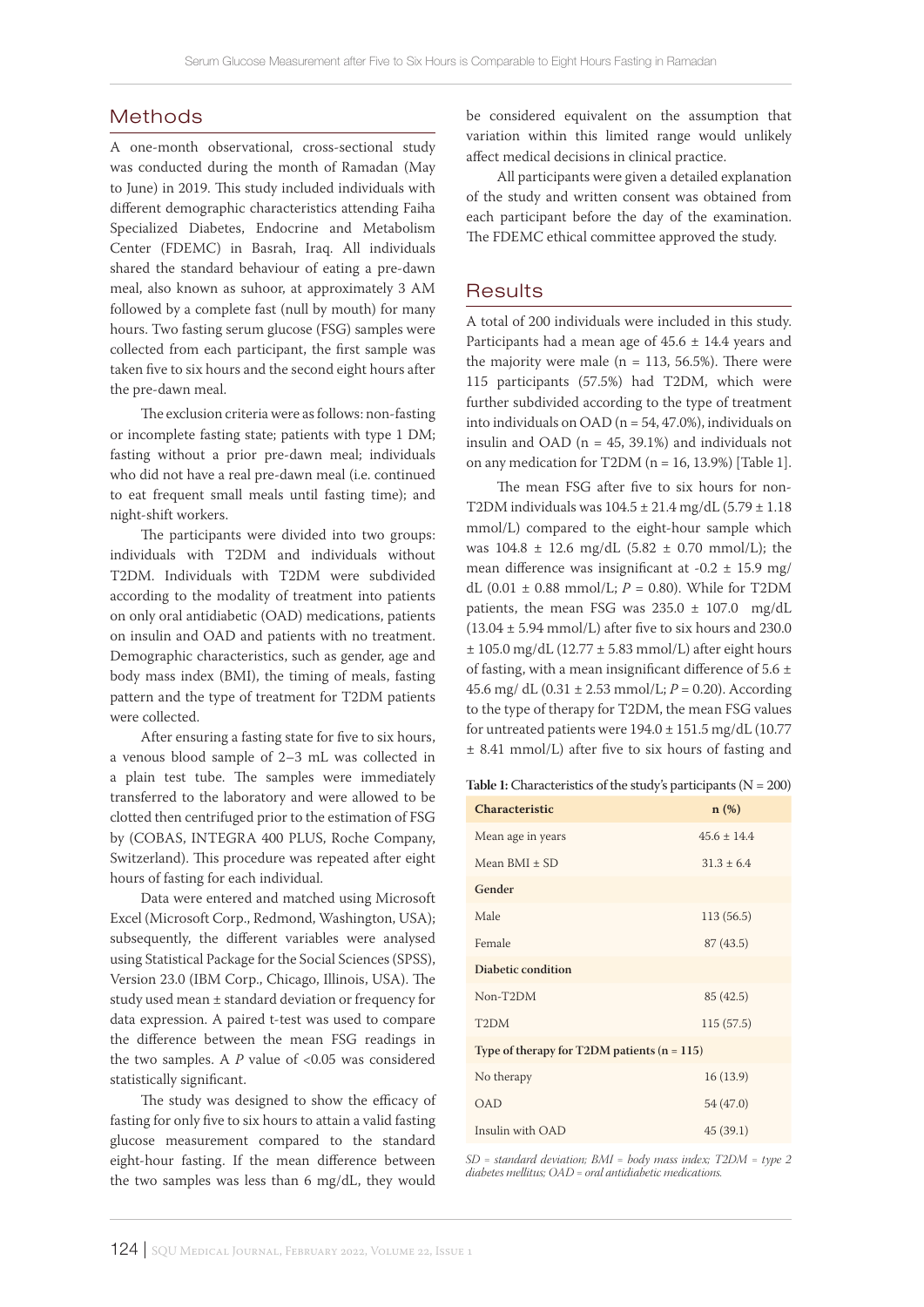| Mean fasting serum glucose in mg/dL $\pm$ SD<br><b>Parameters</b> |                 |                  |                   | 95% CI for the  | t      | P value |  |
|-------------------------------------------------------------------|-----------------|------------------|-------------------|-----------------|--------|---------|--|
|                                                                   | $5-6$ hours     | 8 hours          | <b>Difference</b> | mean difference |        |         |  |
| Diabetic condition                                                |                 |                  |                   |                 |        |         |  |
| Non-T2DM                                                          | $104.5 + 21.4$  | $104.8 \pm 12.6$ | $-0.2 + 15.9$     | $-0.37 - 3.1$   | $-0.1$ | 0.80    |  |
| T <sub>2</sub> DM                                                 | $235.0 + 107.0$ | $230.0 + 105.0$  | $5.6 + 45.6$      | $-2.8 - 14.0$   | 1.3    | 0.20    |  |
| Type of therapy for T2DM patients                                 |                 |                  |                   |                 |        |         |  |
| No therapy                                                        | $194.0 + 151.5$ | $193.9 + 128.9$  | $0.06 + 40.1$     | $-21.3 - 0.9$   | 0.006  | 0.90    |  |
| <b>OAD</b>                                                        | $220.0 + 78.0$  | $207.0 + 77.0$   | $13.1 + 37.8$     | $2.8 - 23.4$    | 2.5    | 0.01    |  |
| Insulin with OAD                                                  | $268.0 + 111.0$ | $269.0 + 114.0$  | $-1.4 + 54.7$     | $-17.8 - 15.0$  | $-0.1$ | 0.80    |  |

|  |  | Table 2: Comparison of fasting serum glucose measurements between five to six hours and eight hours of fasting |
|--|--|----------------------------------------------------------------------------------------------------------------|
|--|--|----------------------------------------------------------------------------------------------------------------|

*SD = standard deviation; CI = confidence interval; T2DM = type 2 diabetes mellitus; OAD = oral antidiabetic medications.*



**Figure 1:** Boxplots of serum glucose measurements after five to six hours and eight hours fasting among the study's participants.

*OAD = oral antidiabetic medications; T2DM = type 2 diabetes mellitus.*

193.9 ± 128.9 mg/dL (10.76 ± 7.15 mmol/L) after eight hours ( $P = 0.90$ ). Among T2DM patients on OAD, the FSG mean values were  $220.0 \pm 78.0$  mg/dL (12.21  $\pm$ 4.33 mmol/L) after five to six hours and  $207.0 \pm 77.0$ mg/dL (11.49  $\pm$  4.27 mmol/L) after eight hours of fasting with a mean significant difference of  $13.1 \pm 37.8$ mg/dL (0.73  $\pm$  2.10 mmol/L; *P* = 0.01). For patients on insulin with OAD, the FSG mean values were  $268.0 \pm$ 111.0 mg/dL (14.87  $\pm$  6.16 mmol/L) and 269.0  $\pm$  114.0 mg/dL (14.93  $\pm$  6.33 mmol/L) at five to six hours and after eight hours of fasting, respectively, with a mean insignificant difference of -1.4  $\pm$  54.7 mg/dL (0.08  $\pm$ 3.04 mmol/L;  $P = 0.80$ ) [Table 2 and Figure 1].

### **Discussion**

Overnight FPG measurement is a core component of glycaemic regulation in T2DM and related disorders. However, there is no singular definition of a fasting state; the World Health Organization recommends an 8–14 hours of fasting while the American Diabetes Association defines fasting as no caloric consumption for at least eight hours.<sup>2,3</sup> In the current study, the

mean FSG value after five or six hours was similar to the value obtained after eight hours as the difference being less than 6 mg/dL which seems practically irrelevant.

Moebus *et al*. measured the hourly decrease in FPG since the last nightly meal in healthy individuals. They found a non-significant decrease (0.16–0.43 mg/ dL) for each additional fasting hour.<sup>4</sup> Unexpectedly, they found that three hours of fasting is sufficient to give a comparable FPG reading similar to that obtained after eight hours.<sup>4</sup> These results were ascertained by the British Regional Heart Study.<sup>11</sup>

Glucose homeostasis is never constant.<sup>12</sup> The human body can maintain normal blood glucose levels by modifying insulin response to stimulate glucose disposal under the tightly-controlled circadian pattern.13,14 However, the relative contribution of the circadian versus the behavioural cycle is unclear.15 Generally, the endogenous hormonal control of glucose homeostasis precedes the influential role of the suprachiasmatic nucleus (SCN), which occurs later throughout the day.16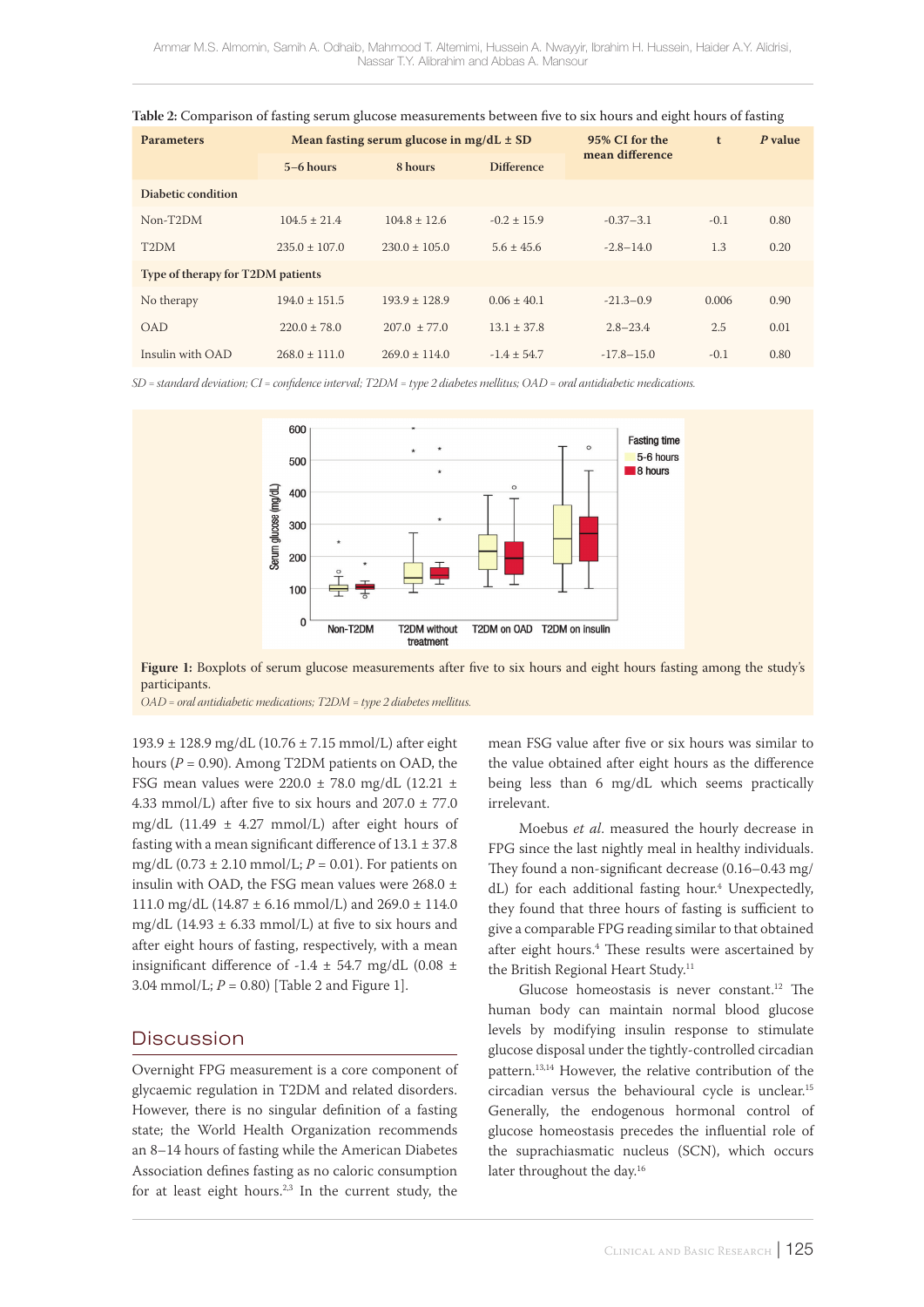The FPG and plasma insulin maintain a nadir overnight in healthy individuals, with a modest, transient elevation in insulin secretion rate (ISR) at pre-dawn to restrain endogenous glucose production (EGP) and prevent hyperglycaemia.17,18 The increased insulin requirement at dawn had been attributed to either increased insulin clearance that may increase almost 2-fold or decreased insulin action and hepatic insulin resistance.19

Morris *et al*. showed insignificant changes in FPG, insulin, ISR and growth hormone (GH) after five and eight hours of overnight fasting.15 Healthy humans have a time-of-day variation in glucose tolerance with highest in the early hours of the day and a trough at night;20 however, patients with diabetes show marked fluctuations.<sup>4,13</sup>

In the current study, which was conducted during the early daytime hours, individuals without diabetes had FSG readings in the normal upper range after eight hours of fasting. The FSG readings did not show a significant difference between the 5–6 hour and 8-hour samples, which matches the cycle of internal glucose metabolism.20 On the other hand, patients with T2DM had fasting hyperglycaemia according to diagnostic guidelines.<sup>2,3</sup>

The 'dawn phenomenon' could explain the early morning hyperglycaemia in T2DM patients. This event had been observed in patients with diabetes, and even in some individuals without diabetes, where glucose concentration peaks before the onset of daily activity.7,16,19 When plasma glucose is high before the start of an activity, humans seem to be more glucose-tolerant, with a preserved glucose homeostasis during the day.16 Nocturnal elevations in GH and early morning increases in cortisol secretion may contribute to this phenomenon by stimulating EGP through gluconeogenesis and glycogenolysis.21–24

Van Cauter *et al*. evaluated individuals for glucose and insulin responses after they consumed two low caloric mixed meals in the morning and evening. They found no difference in FPG levels between five and eight hours, while cortisol level peaked after five hours and increased slightly more than that after eight hours; however, the difference is insignificant. Van Cauter *et al*. suggest the possible contribution of cortisol in carbohydrate tolerance, given the failure of insulin secretion to increase in proportion to changes in post-meal glucose responses.<sup>25</sup> The changes in cortisol concentration occurred following changes in EGP for the control group, while for patients with diabetes, EGP increased three hours before a rise in cortisol. Moreover, the later decline in cortisol does

not accompany the fall in EGP and this might be due to defective SCN activity in patients with diabetes and/or nonlinear personal behaviour.23,25

Many studies found that individuals without diabetes have a steady state in terms of glucose utilisation, insulin concentration, EGP and glucagon, while those with diabetes exhibit a slight increase in glucose utilisation after fasting for eight hours compared to five hours which reflects the rise in the EGP during that time.<sup>19,23,26</sup>

A Danish study explained the non-linear inverse relationship between insulin sensitivity and glucagon response and described high fasting glucagon level versus lower insulin sensitivity and inadequate glucagon suppression after meals.<sup>27</sup>

Monnier *et al*. found that OAD does not adequately control the prebreakfast hyperglycaemia that occurs between 6 AM and 8 AM particularly in the presence of dawn phenomenon , even when they are given in combination. Sulphonylureas increases the risk of developing afternoon or evening hypoglycaemia after dose adjustment to counteract the early morning hyperglycemia.28,29 Oral incretin-based therapies may improve blood glucose in the postprandial but not during the fasting period.<sup>30</sup> On the contrary, the evening administration of basal insulin is effective in abolishing the 'dawn phenomenon' by restraining EGP and lipolysis.<sup>17</sup>

The present study shows no significant difference in the first and second FSG readings in patients with diabetes, as well as in individuals without diabetes. The only exception was for those with T2DM using only OAD, who showed a significant difference between the two fasting readings.

There are several limitations to this study. First, this study could not determine whether the FSG changes after fasting for five to six and eight hours reflected the effect of the duration of prior fasting or real circadian modulation. Second, the quality and patterns of night sleep that impact FSG levels were not assessed. Third, this study did not determine the precise timing and amount of last caloric intake, as this was self-reported and, therefore, subject to error and potential bias. Although, approximate recordings of the timing of food intake were collected, it was not possible to identify which ingestions were considered by the participants as meals. Fourth, the exercise effect was not estimated. Lastly, the responses of the counter-regulatory hormones and melatonin during and after six and eight hours of fasting were not measured; this may be a potential topic to be explored in future research.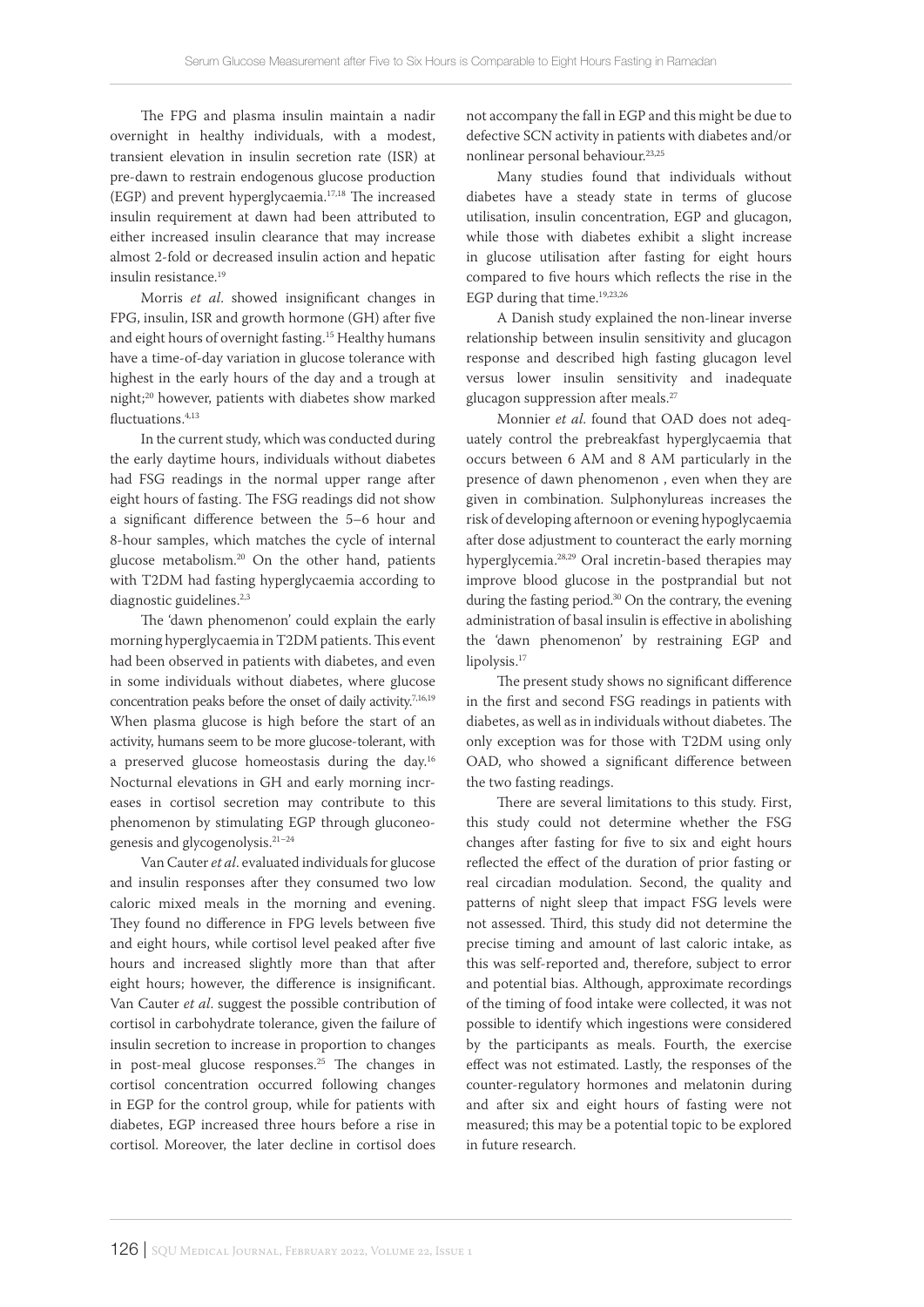# Conclusion

There was no significant difference in FSG after five to six and eight hours fasting in individuals with or without T2DM. The minimal fasting duration to assess FSG can be shortened to five to six hours and there is no need to fast an extra two to three hours. This study's findings support the recommendation of standardisation of fasting duration as it is essential in clinical studies that deal with glycaemic control. Further studies are needed to evaluate the appropriate timing and duration of fasting in non-Ramadan fasters, as well as the evaluation of the effect of sleep quality and the circadian rhythm on the glycaemic pattern.

### conflict of interest

The authors declare no conflicts of interest.

### funding

No funding was received for this study.

### authors' contribution

AMSA designed the study. MTA, HAN and IHH planned and supervised the work. AAM was the project director. All authors collected the data. HAYA and NTYA performed the computational framework and analysed the data. SAO drafted the manuscript. All authors reviewed and edited the manuscript. All authors approved the final version of the manuscript.

## References

- Sitasuwan T, Lertwattanarak R. Prediction of type 2 diabetes mellitus using fasting plasma glucose and HbA1c levels among individuals with impaired fasting plasma glucose: A crosssectional study in Thailand. BMJ Open 2020; 10:e041269. <https://doi.org/10.1136/bmjopen-2020-041269>.
- 2. American Diabetes Association. 2. Classification and diagnosis of diabetes: Standards of medical care in diabetes-2021. Diabetes Care 2021; 44:S15–33. [https://doi.org/10.2337/dc21-S002.](https://doi.org/10.2337/dc21-S002)
- 3. World Health Organization. Classification of diabetes mellitus. From: https://apps.who.int/iris/handle/10665/325182 Accessed: Jan 21.
- 4. Moebus S, Göres L, Lösch C, Jöckel KH. Impact of time since last caloric intake on blood glucose levels. Eur J Epidemiol 2011; 26:719–28. [https://doi.org/10.1007/s10654-011-9608-z.](https://doi.org/10.1007/s10654-011-9608-z)
- 5. Li Y, Teng D, Shi X, Qin G, Qin Y, Quan H, et al. Prevalence of diabetes recorded in mainland China using 2018 diagnostic criteria from the American Diabetes Association: National cross sectional study. BMJ 2020; 369:m997. [https://doi.org/10.1136/](https://doi.org/10.1136/bmj.m997) [bmj.m997.](https://doi.org/10.1136/bmj.m997)
- Tucker LA. Limited agreement between classifications of diabetes and prediabetes resulting from the OGTT, hemoglobin A1c, and fasting glucose tests in 7412 U.S. adults. J Clin Med 2020; 9:2207. [https://doi.org/10.3390/jcm9072207.](https://doi.org/10.3390/jcm9072207)
- 7. Bolli GB, Gerich JE. The "dawn phenomenon"--a common occurrence in both non-insulin-dependent and insulin-dependent diabetes mellitus. N Engl J Med 1984; 310:746–50. [https://](https://doi.org/10.1056/NEJM198403223101203) [doi.org/10.1056/NEJM198403223101203](https://doi.org/10.1056/NEJM198403223101203).
- 8. Frank EA, Shubha MC, D'Souza CJ. Blood glucose determination: plasma or serum? J Clin Lab Anal 2012; 26:317–20. [https://](https://doi.org/10.1002/jcla.21524) [doi.org/10.1002/jcla.21524](https://doi.org/10.1002/jcla.21524).
- 9. Steiger A. Sleep and the hypothalamo-pituitary-adrenocortical system. Sleep Med Rev 2002; 6:125–38. [https://doi.org/10.1053/](https://doi.org/10.1053/smrv.2001.0159)  $\frac{1}{2}$ smrv. 2001.0159.
- 10. Jerjes WK, Cleare AJ, Peters TJ, Taylor NF. Circadian rhythm of urinary steroid metabolites. Ann Clin Biochem 2006; 43:287–94. [https://doi.org/10.1258/000456306777695564.](https://doi.org/10.1258/000456306777695564)
- 11. Emberson JR, Whincup PH, Walker M, Thomas M, Alberti KG. Biochemical measures in a population-based study: Effect of fasting duration and time of day. Ann Clin Biochem 2002; 39:493–501. [https://doi.org/10.1258/000456302320314511.](https://doi.org/10.1258/000456302320314511)
- 12. Radziuk J, Pye S. Production and metabolic clearance of glucose under basal conditions in Type II (non-insulin-dependent) diabetes mellitus. Diabetologia 2001; 44:983–91. [https://doi.org/1](https://doi.org/10.1007/s001250100589) [0.1007/s001250100589.](https://doi.org/10.1007/s001250100589)
- 13. Stumvoll M, Tataranni PA, Stefan N, Vozarova B, Bogardus C. Glucose allostasis. Diabetes 2003; 52:903–9. [https://doi.org/10.2](https://doi.org/10.2337/diabetes.52.4.903) [337/diabetes.52.4.903.](https://doi.org/10.2337/diabetes.52.4.903)
- 14. Base SA, Fang MZ, Rustgi V, Zarbl H, Androulakis IP. At the interface of lifestyle, behavior, and circadian rhythms: Metabolic implications. Front Nutr 2019; 6:132. [https://doi.org/10.3389/](https://doi.org/10.3389/fnut.2019.00132)  $f_{\text{nut}}$ .2019.00132.
- 15. Morris CJ, Yang JN, Garcia JI, Myers S, Bozzi I, Wang W, et al. Endogenous circadian system and circadian misalignment impact glucose tolerance via separate mechanisms in humans. Proc Natl Acad Sci U S A 2015; 112:E2225–34. [https://doi.org/10.1073/](https://doi.org/10.1073/pnas.1418955112) [pnas.1418955112.](https://doi.org/10.1073/pnas.1418955112)
- 16. la Fleur SE, Kalsbeek A, Wortel J, Fekkes ML, Buijs RM. A daily rhythm in glucose tolerance: a role for the suprachiasmatic nucleus. Diabetes 2001; 50:1237–43. [https://doi.org/10.2337/](https://doi.org/10.2337/diabetes.50.6.1237) [diabetes.50.6.1237.](https://doi.org/10.2337/diabetes.50.6.1237)
- 17. Sharma A, Varghese RT, Shah M, Man CD, Cobelli C, Rizza RA, et al. Impaired insulin action is associated with increased glucagon concentrations in nondiabetic humans. J Clin Endocrinol Metab 2018; 103:314–19. [https://doi.org/10.1210/jc.2017-01197.](https://doi.org/10.1210/jc.2017-01197)
- 18. Porcellati F, Lucidi P, Bolli GB, Fanelli CG. Thirty years of research on the dawn phenomenon: Lessons to optimize blood glucose control in diabetes. Diabetes Care 2013; 36:3860–2. [https://doi.org/10.2337/dc13-2088.](https://doi.org/10.2337/dc13-2088)
- 19. Arslanian S, Ohki Y, Becker DJ, Drash AL. Demonstration of a dawn phenomenon in normal adolescents. Horm Res 1990; 34:27–32.<https://doi.org/10.1159/000181791>.
- 20. Saad A, Dalla Man C, Nandy DK, Levine JA, Bharucha AE, Rizza RA, et al. Diurnal pattern to insulin secretion and insulin action in healthy individuals. Diabetes 2012; 61:2691–700. <https://doi.org/10.2337/db11-1478>.
- 21. Campbell PJ, Bolli GB, Cryer PE, Gerich JE. Pathogenesis of the dawn phenomenon in patients with insulin-dependent diabetes mellitus. Accelerated glucose production and impaired glucose utilization due to nocturnal surges in growth hormone secretion. N Engl J Med 1985; 312:1473–9. [https://doi.org/10.10](https://doi.org/10.1056/NEJM198506063122302) [56/NEJM198506063122302](https://doi.org/10.1056/NEJM198506063122302).
- 22. Trümper BG, Reschke K, Molling J. Circadian variation of insulin requirement in insulin dependent diabetes mellitus the relationship between circadian change in insulin demand and diurnal patterns of growth hormone, cortisol and glucagon during euglycemia. Horm Metab Res 1995; 27:141–7. [https://](https://doi.org/10.1055/s-2007-979926) [doi.org/10.1055/s-2007-979926.](https://doi.org/10.1055/s-2007-979926)
- 23. Radziuk J, Pye S. Diurnal rhythm in endogenous glucose production is a major contributor to fasting hyperglycaemia in type 2 diabetes. Suprachiasmatic deficit or limit cycle behaviour? Diabetologia 2006; 49:1619–28. [https://doi.org/10.1007/s0012](https://doi.org/10.1007/s00125-006-0273-9) [5-006-0273-9](https://doi.org/10.1007/s00125-006-0273-9).